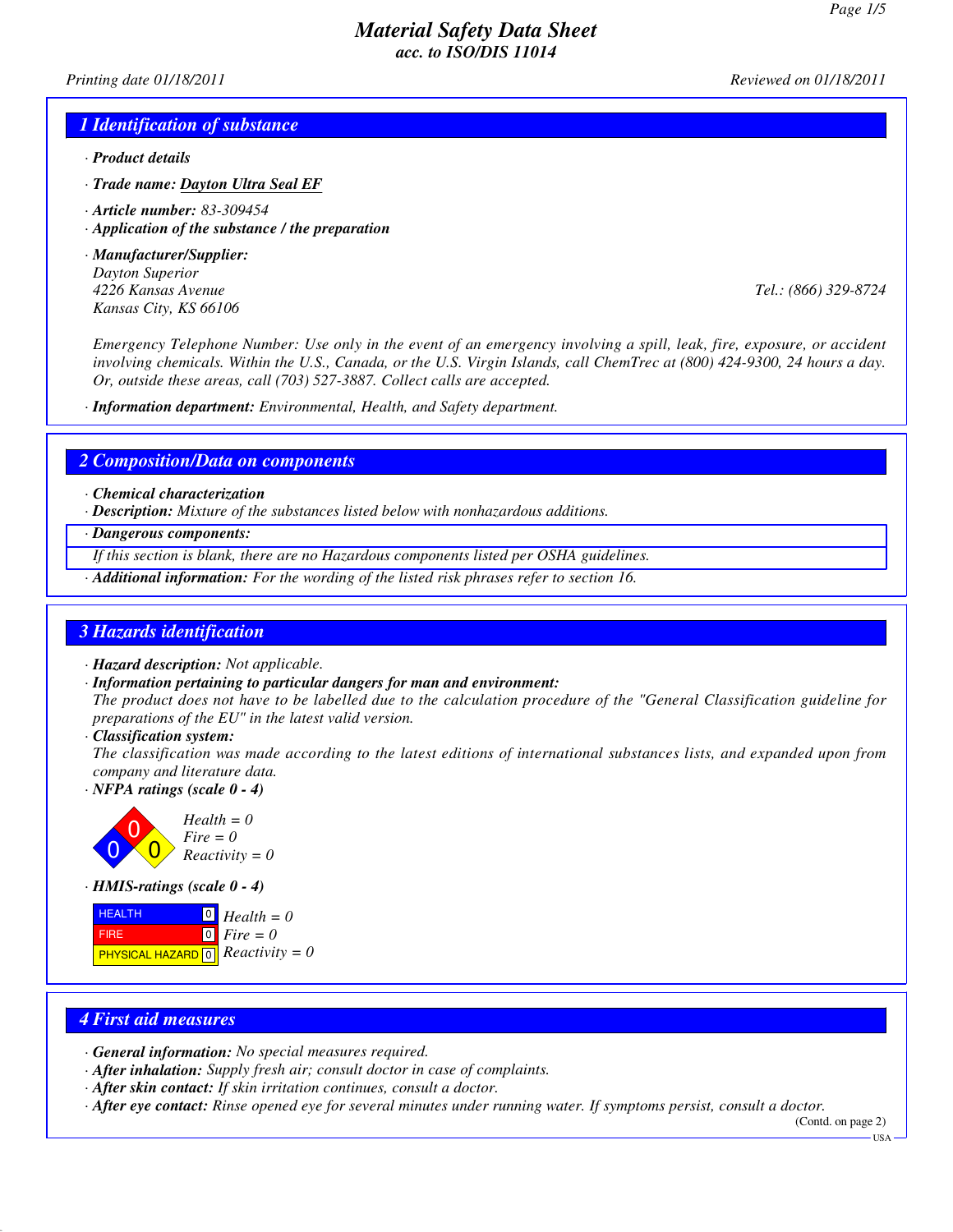*Printing date 01/18/2011 Reviewed on 01/18/2011*

*Trade name: Dayton Ultra Seal EF*

(Contd. of page 1)

*· After swallowing: If symptoms persist consult doctor.*

#### *5 Fire fighting measures*

*· Suitable extinguishing agents:*

*CO2, extinguishing powder or water spray. Fight larger fires with water spray or alcohol resistant foam.*

#### *6 Accidental release measures*

- *· Person-related safety precautions: Not required.*
- *· Measures for environmental protection: Do not allow product to reach sewage system or any water course.*
- *· Measures for cleaning/collecting:*

*Absorb with liquid-binding material (sand, diatomite, acid binders, universal binders, sawdust).*

*· Additional information: No dangerous substances are released.*

### *7 Handling and storage*

*· Handling:*

*· Information for safe handling:*

*Wear appropriate personal protective clothing to prevent eye and skin contact. Avoid breathing vapors or mists of this product. Use with adequate ventilation. Do not take internally.*

- *· Information about protection against explosions and fires: No special measures required.*
- *· Storage:*
- *· Requirements to be met by storerooms and receptacles: No special requirements.*
- *· Information about storage in one common storage facility: Not required.*
- *· Further information about storage conditions: None.*

#### *8 Exposure controls and personal protection*

- *· Additional information about design of technical systems: No further data; see item 7.*
- *· Components with limit values that require monitoring at the workplace: The product does not contain any relevant quantities of materials with critical values that have to be monitored at the workplace.*
- *· Additional information: The lists that were valid during the creation were used as basis.*
- *· Personal protective equipment:*
- *· General protective and hygienic measures: The usual precautionary measures for handling chemicals should be followed.*
- *· Breathing equipment: Not required.*
- *· Protection of hands:*



*Protective gloves*

*The glove material has to be impermeable and resistant to the product/ the substance/ the preparation. · Eye protection: Wear appropriate eye protection to prevent eye contact.*

(Contd. on page 3)

USA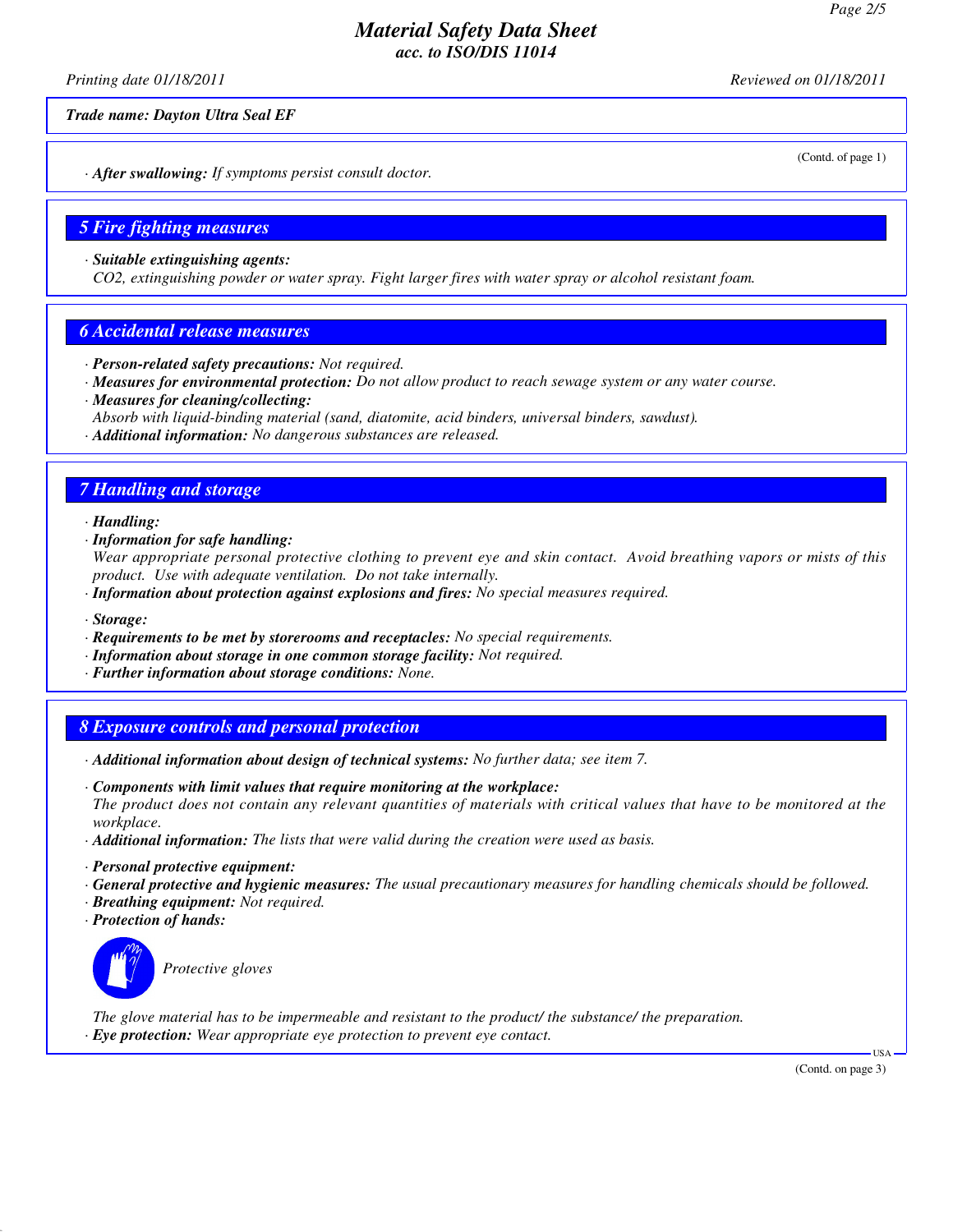*Printing date 01/18/2011 Reviewed on 01/18/2011*

*Trade name: Dayton Ultra Seal EF*

(Contd. of page 2)

| <b>9 Physical and chemical properties</b>                                                                                             |                                                                |
|---------------------------------------------------------------------------------------------------------------------------------------|----------------------------------------------------------------|
| <b>General Information</b>                                                                                                            |                                                                |
| Form:<br>Color:<br>Odor:                                                                                                              | Liquid<br>According to product specification<br>Characteristic |
| Change in condition<br>Melting point/Melting range: Undetermined.<br><b>Boiling point/Boiling range:</b> $100^{\circ}C(212^{\circ}F)$ |                                                                |
| · Flash point:                                                                                                                        | Not applicable.                                                |
| · Auto igniting:                                                                                                                      | Product is not selfigniting.                                   |
| · Danger of explosion:                                                                                                                | Product does not present an explosion hazard.                  |
| $\cdot$ Vapor pressure at 20°C (68°F): 23.0 hPa (17 mm Hg)                                                                            |                                                                |
| $\cdot$ Density at 20 $\mathrm{^{\circ}C}$ (68 $\mathrm{^{\circ}F}$ ):                                                                | $1.029$ g/cm <sup>3</sup>                                      |
| · Solubility in / Miscibility with<br>Water:                                                                                          | Fully miscible.                                                |
| · Solvent content:<br><b>Organic solvents:</b><br>Water:                                                                              | $0.0\%$<br>73.7%                                               |
| · Solids content:                                                                                                                     | $24.5\%$                                                       |
| · Volatile Organic Compounds:                                                                                                         | Contains less than $100 g/L$ .                                 |

# *10 Stability and reactivity*

*· Thermal decomposition / conditions to be avoided: No decomposition if used according to specifications.*

- *· Dangerous reactions No dangerous reactions known.*
- *· Dangerous products of decomposition: No dangerous decomposition products known.*

## *11 Toxicological information*

- *· Acute toxicity:*
- *· Primary irritant effect:*
- *· on the skin: No irritant effect known.*
- *· on the eye: No irritating effect known.*
- *· Sensitization: No sensitizing effects known.*
- *· Additional toxicological information:*

*The product is not subject to classification according to internally approved calculation methods for preparations: When used and handled according to specifications, the product does not have any harmful effects according to our experience and the information provided to us.*

## *12 Ecological information*

*· General notes: Water hazard class 1 (Self-assessment): slightly hazardous for water*

USA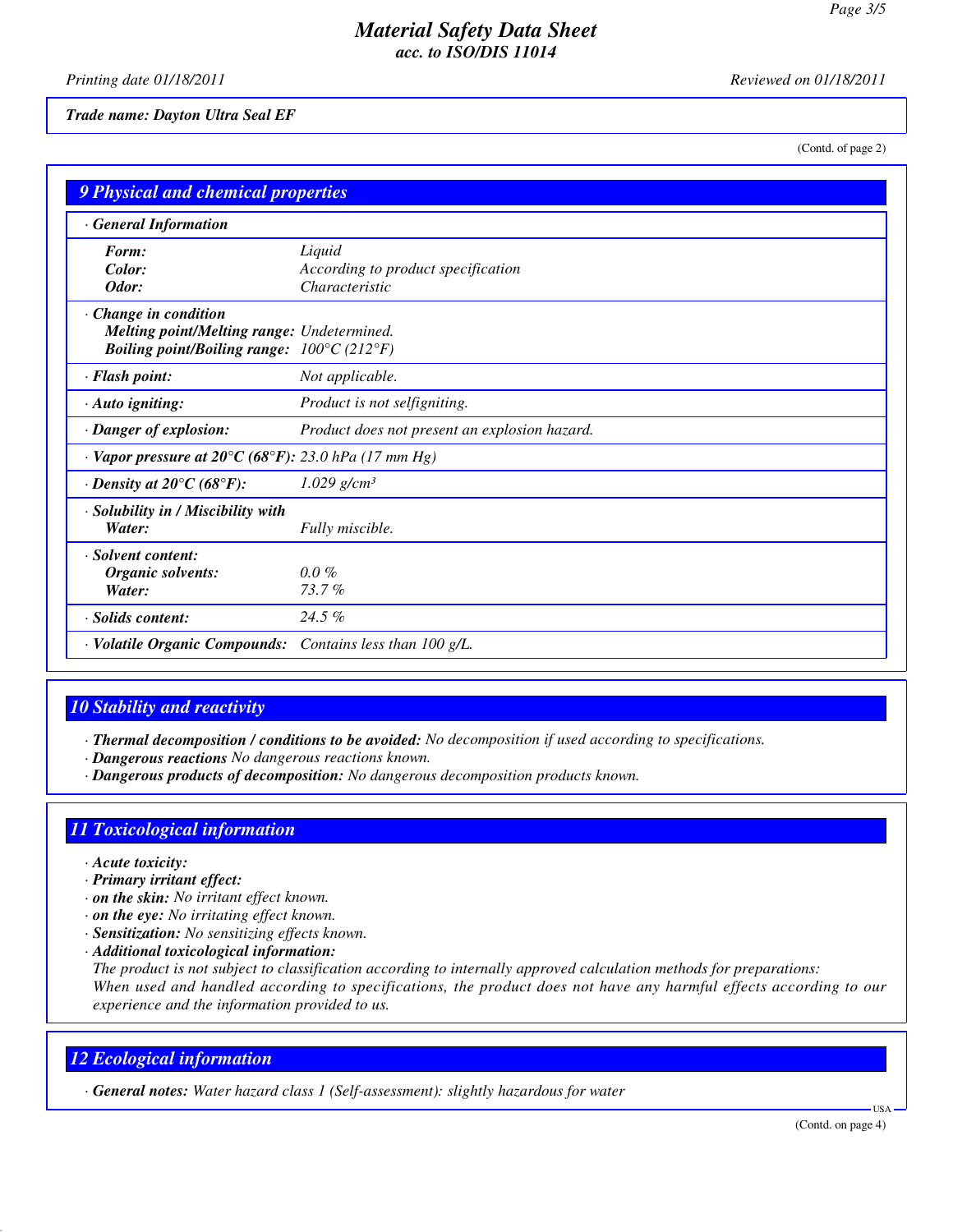(Contd. of page 3)

## *Material Safety Data Sheet acc. to ISO/DIS 11014*

*Printing date 01/18/2011 Reviewed on 01/18/2011*

*Trade name: Dayton Ultra Seal EF*

## *13 Disposal considerations*

#### *· Product:*

*· Recommendation:*

*Smaller quantities can be disposed of with household waste.*

*It is the generator's responsibility to determine if the waste meets applicable definitions of hazardous waste. State and local regulations may differ from federal disposal regulations. Dispose of waste material according to local, state, federal, and provincial environmental regulations.*

- *· Uncleaned packagings:*
- *· Recommendation: Disposal must be made according to Federal, State, and Local regulations.*
- *· Recommended cleansing agent: Water, if necessary with cleansing agents.*

| <b>14 Transport information</b>                      |                                                                |  |  |
|------------------------------------------------------|----------------------------------------------------------------|--|--|
| $\cdot$ DOT regulations:                             | Not Regulated                                                  |  |  |
| $\cdot$ Hazard class:                                | N/A                                                            |  |  |
| · Limited Quantity Exemption:                        | No Limited Quantity exemption applies for this shipping class. |  |  |
| <b>· U.S. Domestic Ground Shipments:</b>             | Same as listed for Standard Shipments above.                   |  |  |
| · U.S. Domestic Ground Non-Bulk (119 gal or less per |                                                                |  |  |
| container) Shipments:                                | Same as listed for Standard Shipments above.                   |  |  |
| · Emergency Response Guide (ERG) Number:             | Not determine                                                  |  |  |
| · Land transport ADR/RID (cross-border):             | Not Regulated                                                  |  |  |
| $\cdot$ ADR/RID class:                               | N/A                                                            |  |  |
| · Maritime transport IMDG:                           | Not Regulated                                                  |  |  |
| · IMDG Class:                                        | N/A                                                            |  |  |
| $\cdot$ Marine pollutant:                            | No                                                             |  |  |
| · Air transport ICAO-TI and IATA-DGR:                | Not Regulated                                                  |  |  |
| · ICAO/IATA Class:                                   | N/A                                                            |  |  |

## *15 Regulations*

*· Sara*

*· Section 355 (extremely hazardous substances):*

*7664-41-7 ammonia, anhydrous*

*· Section 313 (Specific toxic chemical listings):*

*This product may contain 1 or more toxic chemicals subject to the reporting requirements of Section 313 of Title III of the Superfund Amendments and Reauthorization Act (SARA) of 1986 and 40 CFR part 372. If so, the chemicals are listed below.*

*7664-41-7 | ammonia, anhydrous* ≤*0.1%* 

*· TSCA (Toxic Substances Control Act):*

*All ingredients are listed.*

*· Proposition 65*

*· Chemicals known to the State of California (Prop. 65) to cause cancer:*

*None of the ingredients is listed.*

*· Chemicals known to cause reproductive toxicity for females:*

*None of the ingredients is listed.*

(Contd. on page 5)

USA